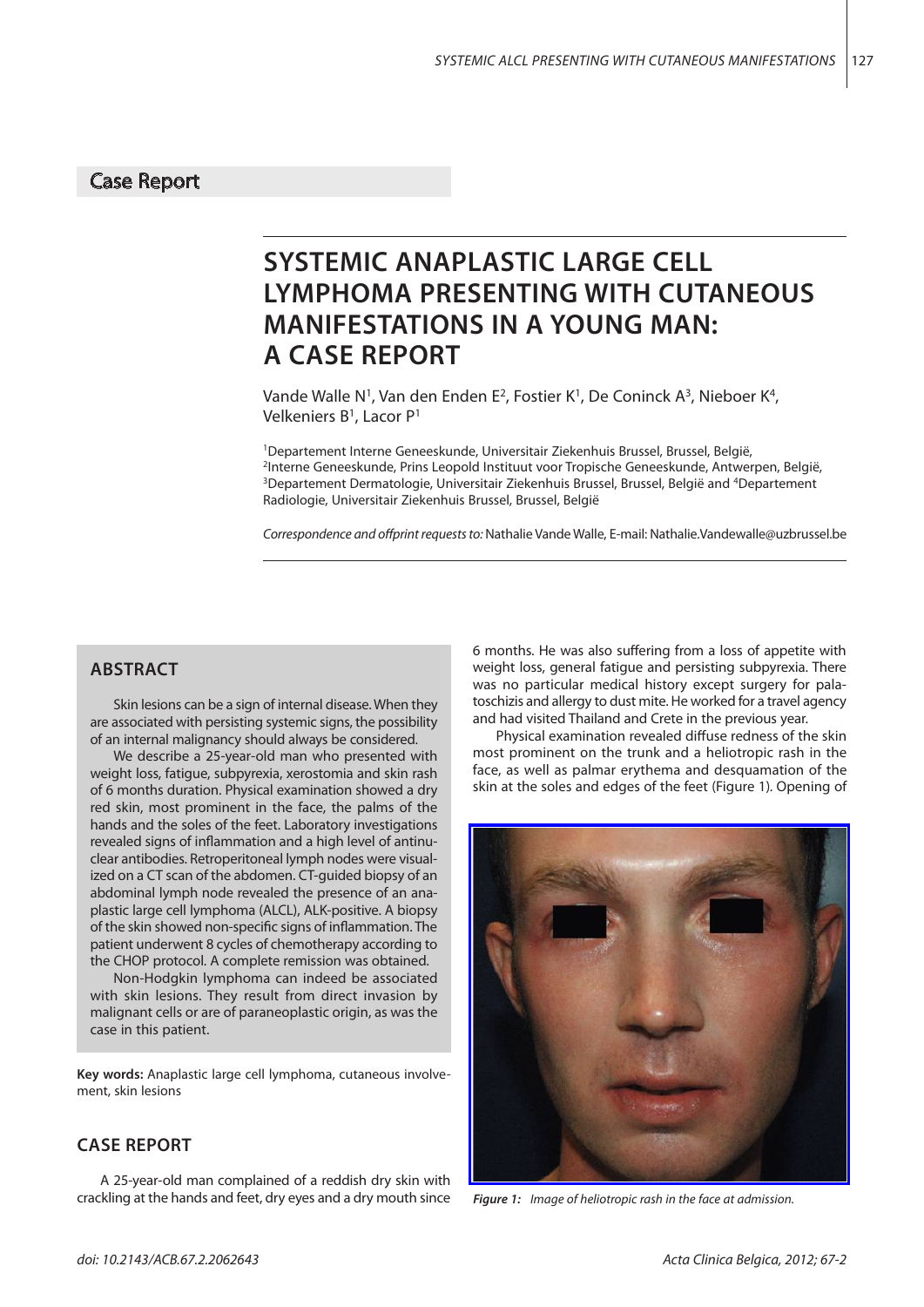| Parameter              | Value                         | Reference               |
|------------------------|-------------------------------|-------------------------|
| Albumin                | $2.71$ g/dL                   | $4,0-4,8$               |
| C-reactive protein     | 171 mg/L                      | < 5                     |
| Lactate dehydrogenase  | 486 U/L                       | 241-549                 |
| Creatine kinase        | 24 U/L                        | < 145                   |
| White blood cell count | $7.0 \times 10^3/\text{mm}^3$ | $3,6 - 9,6 \times 10^3$ |
| Sedimentation rate     | $>120$ mm/h                   | $0 - 10$                |
| Fibrinogen             | 1018 mg/dL                    | 180-400                 |
| Antinuclear antibodies | 1/2560                        | absent                  |

#### **Table 1: Blood tests on admission**

the mouth was difficult as a result of skin dryness, but there were no mucosal ulcerations. Peripheral lymph nodes were not enlarged and auscultation of heart and lungs was normal. There was no hepatosplenomegaly.

Blood examination showed elevation of inflammatory parameters (table 1)*.* Muscle enzyme levels were normal and all serologic tests (cytomegalovirus, Epstein Barr virus, toxoplasmosis, syphilis) were negative. A CT scan of the abdomen revealed multiple enlarged lymph nodes located retroperitoneally and around the common iliac and right external iliac vessels. Complementary PET–FDG scan was suggestive of lymphoma located in lymph nodes on both sides of the diaphragm with hot spots at the sternum, several ribs and the right side of the pelvis. A small submucosal mass was suspected at the level of the duodenum on gastroscopy.

A CT-guided needle biopsy of a para-aortic lymph node was performed and the skin was biopsied at the level of the neck. All microbiological cultures of the specimens remained negative. Histological examination of the lymph nodes revealed a non-Hodgkin's lymphoma of the anaplastic large cell type, anaplastic lymphoma kinase (ALK) positive, confirmed by immunohistological staining. A skin biopsy showed non-specific inflammatory changes and the biopsy of the submucosal lesion seen on gastroscopy revealed infiltration by lymphoma cells. Staging of the lymphoma was completed with a bone marrow biopsy which showed no invasion.

The diagnosis was anaplastic large cell non-Hodgkin's lymphoma stage  $IV<sub>E</sub>B$ . The patient was treated with CHOP chemotherapy (cyclophosphamide, doxorubicin, vincristine and prednisone)*.* Initially six cycles were administered. A follow-up PET-CT scan showed residual subcentimetric lymph nodes in the mesenterium for which an additional 2 cycles were given. Finally, complete remission was achieved, with complete disappearance of all skin lesions.

#### **DISCUSSION**

We describe a patient who presented with systemic signs and a diffuse skin rash since several months. The protracted clinical course and the presence of a facial heliotropic rash led to consider the diagnosis of dermatomyositis, an autoimmune inflammatory disease involving muscles and skin. The pathognomonic skin signs of dermatomyositis consist of heliotropic rash and Gottron's papules on the hands (1). Other signs are weakness and tenderness of the proximal muscles with elevation of muscle enzymes in the serum. These signs were not present in our patient.

Dermatomyositis "sine myositis" or "amyopathic" dermatomyositis is a variant of dermatomyositis, characterized by the absence of muscle enzyme elevation in the blood and a seemingly normal muscle strength on physical examination for a prolonged period of time (6 months or longer) (1). There is positivity of antinuclear antibodies and an elevated erythrocyte sedimentation rate (1). This entity has also been described in association with a variety of malignant diseases such as breast carcinoma, lymphoma/leukaemia and lung carcinoma (2).

The findings on the abdominal CT scan in our patient oriented towards a diagnosis of lymphoma, subsequently confirmed by CT-guided needle biopsy.

The presentation of lymphoma can be atypical. Paraneoplastic cutaneous symptoms may be the initial presentation, as illustrated in the present case report. These symptoms are diverse and may include acquired ichthyosis and paraneoplastic pemphigus(3-4). Malignant lymphoma can also cause skin disease by direct invasion of the skin. Lymphoma types particularly prone to do so are the primary cutaneous T-cell lymphomas, mycosis fungoides being the most common subtype.

In this patient the diagnosis of ALK-positive anaplastic large cell lymphoma (ALCL) was made without histological proof of direct lymphomatous invasion of the skin.

ALCL was first described in 1985 as a neoplastic proliferation of lymphoid cells with anaplastic appearance (5). There are two subtypes, the primary systemic ALCL and the primary cutaneous ALCL. Primary systemic ALCL involves both lymph nodes and extranodal sites and consists of two subgroups. The first one is ALK-positive and is mostly seen in a young adult population. The second one is ALK-negative; it presents at older age and tends to have a poorer prognosis (5).

Primary cutaneous ALCL is mostly ALK-negative and usually presents with a nodular skin lesion instead of diffuse skin involvement. Skin lesions in primary cutaneous ALCL and systemic ALCL with secondary cutaneous involvement have overlapping histological and immunophenotypical features. The histological clue is the presence of large lymphoid cells, the so-called hallmark cells. They are characterized by horseshoe shaped nuclei and abundant cytoplasm (5). The difference between primary cutaneous and systemic ALCL is difficult to make on histopathological grounds alone. Clinical presentation and medical imaging allow to make a definite diagnosis.

The patient we describe had no specific abnormalities on skin biopsy. In particular, there was no invasion by lymphoma cells. Therefore the cutaneous symptoms in this case can be considered to be of paraneoplastic nature. The fact that the skin symptoms disappeared completely during chemotherapy seems to confirm this hypothesis.

To our knowledge an amyopathic dermatomyositis-like presentation has not been described previously in association with primary systemic ALK-positive ALCL.

We conclude that ALK-positive anaplastic large cell non-Hodgkin's lymphoma can be associated with skin lesions that are not caused by direct invasion of the skin by malignant cells. Furthermore, we believe that malignant lymphoma should be considered in the differential diagnosis in young patients presenting with persisting cutaneous symptoms and systemic signs.